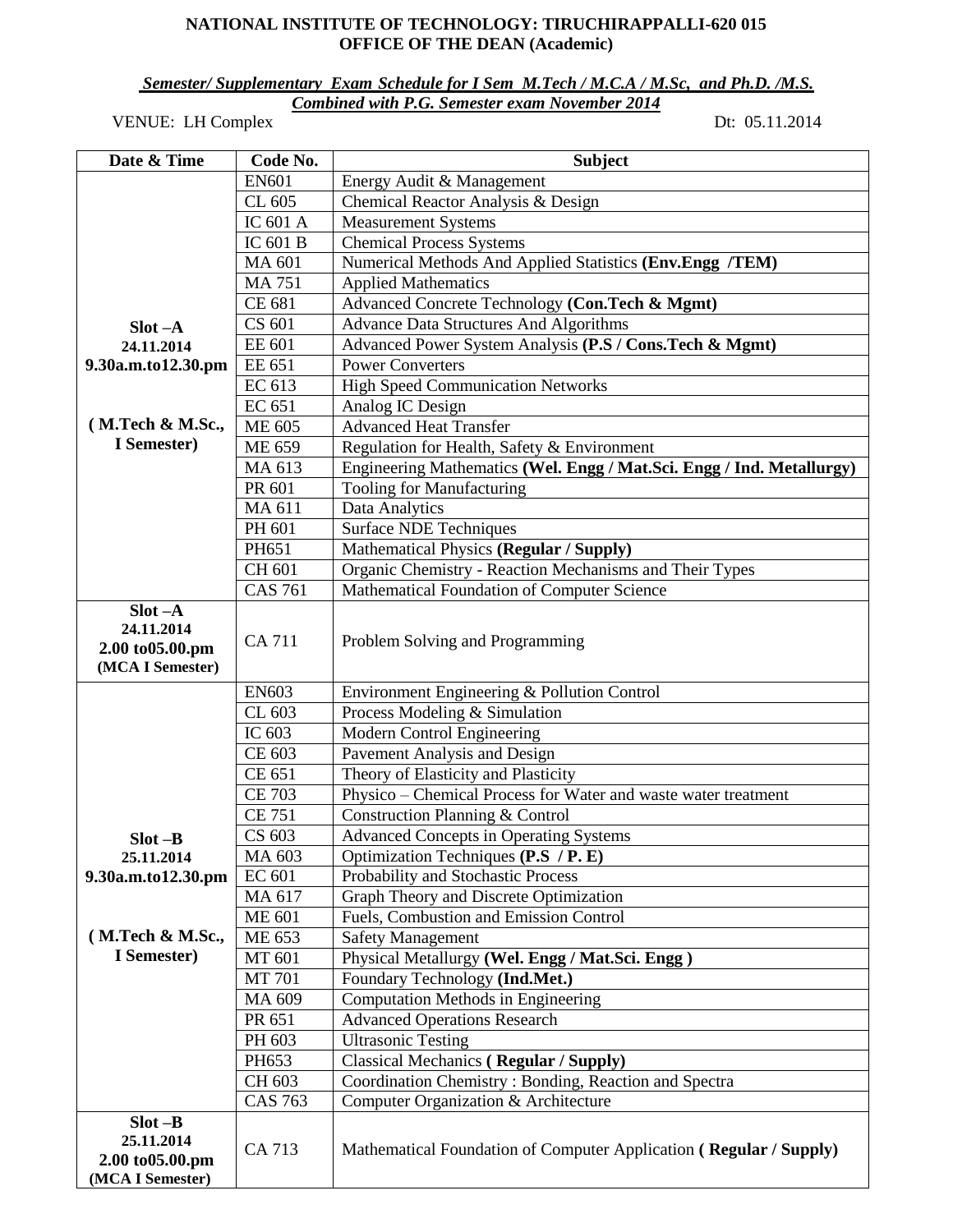| Date & Time        | Code No.       | <b>Subject</b>                                            |
|--------------------|----------------|-----------------------------------------------------------|
|                    | EN 627         | Instrumentation & Control in Energy Systems               |
|                    | CL 601         | Advanced Process Control (Chemical. Eng / PCI)            |
|                    | CE 619         | <b>Transportation Systems</b>                             |
|                    | <b>CE681</b>   | Advanced Concrete Technology (Strl. Engg)                 |
|                    | <b>CE 701</b>  | <b>Environmental Chemistry and Microbiology</b>           |
|                    | <b>CE 775</b>  | <b>Modern Construction Materials</b>                      |
|                    | CS 653         | <b>Advance Networks Principles and Protocols</b>          |
|                    | EE611          | Power Conversion Techniques (Cons.Tech & Mgmt / P.S)      |
| $Slot - C$         | ME 676         | <b>Welding Technology</b>                                 |
| 26.11.2014         | EC 605         | Microwave Circuits                                        |
| 9.30a.m.to12.30.pm | EC 657         | Digital System Design                                     |
|                    | ME 603         | <b>Advanced Fluid Mechanics</b>                           |
| (M.Tech & M.Sc.,   | <b>ME 657</b>  | Safety in Engineering Industry                            |
| I Semester)        | MT 603         | Welding Processes -I                                      |
|                    | MT 655         | Thermodynamics and Kinetics                               |
|                    | MT 651         | Physical Metallurgy                                       |
|                    | PR 603         | Casting and Welding Technology                            |
|                    | PR 653         | Analysis and Control of Manufacturing Systems             |
|                    | PH 655         | <b>Quantum Mechanics</b>                                  |
|                    | PH 605         | Radiographic Testing and Radiation Safety                 |
|                    | CH 605         | Quantum Chemistry and Group Theory (Regular / Supply)     |
|                    | <b>CAS 765</b> | Data Structures and Algorithms                            |
| $Slot - C$         |                |                                                           |
| 26.11.2014         | CA 715         | <b>Computer Organization And Architecture</b>             |
| 2.00 to 05.00.pm   |                |                                                           |
| (MCA I Semester)   | <b>EN605</b>   | Solar Energy Utilization                                  |
|                    | CL 611         | <b>New Separation Techniques</b>                          |
|                    | IC 663         | <b>Signal Conditioning and Processing</b>                 |
|                    | CE 601         | Highway Traffic Analysis and Design                       |
|                    | CE 653         | Matrix Methods of Structural Analysis                     |
|                    | <b>CE 711</b>  | Solid and Hazardous waste management                      |
|                    | <b>CE 755</b>  | Contracts & Specifications                                |
| $Slot - D$         | CS 617         | Principles of Cryptography                                |
| 27.11.2014         | EE 655         | <b>System Theory</b>                                      |
| 9.30a.m.to12.30.pm | EC 659         | Modeling and Synthesis with Verilog HDL (Comm.Sys / VLSI) |
|                    | MA 609         | <b>Mathematical Methods</b>                               |
| (M.Tech & M.Sc.,   | MA 611         | Probability and Statistics                                |
| I Semester)        | PH 610         | Electrical, Magnetic and Optioelectric Materials          |
|                    | MT 703         | <b>Welding Process</b>                                    |
|                    | PR 605         | <b>Manufacturing Management</b>                           |
|                    | PR 655         | <b>Systems Engineering</b>                                |
|                    | PH 657         | Electronics (Regular / Supply)                            |
|                    | CH 607         | <b>Instrumental Methods of Chemical Analysis</b>          |
|                    | <b>CAS 767</b> | Data Base Management System                               |
| $Slot - D$         |                |                                                           |
| 27.11.2014         | <b>CA 717</b>  | <b>Accounting and Financial Management</b>                |
| 2.00 to 05.00.pm   |                |                                                           |
| (MCA I Semester)   |                |                                                           |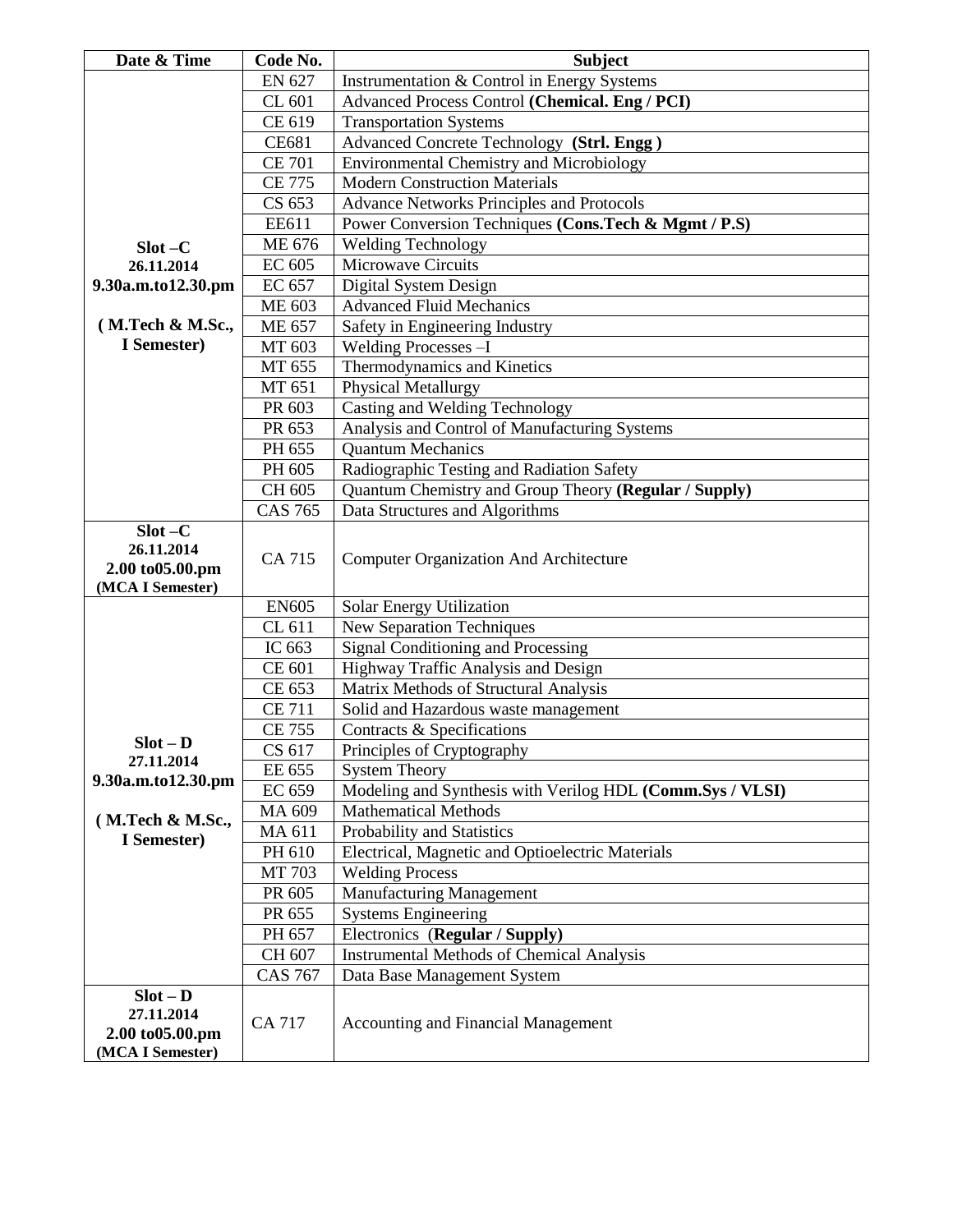| Date & Time        | Code No.       | <b>Subject</b>                                                          |
|--------------------|----------------|-------------------------------------------------------------------------|
|                    | <b>EN 611</b>  | Fuels & Combustion Technology                                           |
|                    | CL 618         | <b>Ecology for Engineers</b>                                            |
|                    | IC 667         | <b>Instrumentation for System Analysis</b>                              |
|                    | IC 669         | <b>Soft Computing Techniques</b>                                        |
|                    | HM712          | Human Resource Management                                               |
|                    | CE 684         | Analysis of Deep Foundation                                             |
|                    | <b>CE 714</b>  | Water and Air Quality Models                                            |
| $Slot - E$         | CS 605         | <b>Parallel Computer Architecture</b>                                   |
| 28.11.2014         | EE 618         | <b>Fuzzy Systems</b>                                                    |
| 9.30a.m.to12.30.pm | EE 641         | Digital Simulation of Power Electronics Circuits                        |
|                    | EC 661         | Digital Signal Processing Structures For VLSI (Comy.sys / VLSI)         |
| (M.Tech & M.Sc.,   | ME 643         | <b>Advanced IC Engines</b>                                              |
| I Semester)        | ME 675         | Safety in Material Handling (ISE & Cons.Tech.Mgmt)                      |
|                    | MT 612         | Design of Weldments                                                     |
|                    | PR 629         | Tolerance Technology                                                    |
|                    | PR614          | <b>Materials Technology</b>                                             |
|                    | PR 674         | Human Resource Management                                               |
|                    | PH 611         | Digital Signal and Image Processing (NDT / M.Sc Physics)                |
|                    | CH 631         | Medicinal Chemistry                                                     |
|                    | <b>CAS 769</b> | <b>Operating Systems</b>                                                |
| $Slot - E$         |                |                                                                         |
| 28.11.2014         |                |                                                                         |
| 2.00 to 05.00.pm   | CA 719         | Probability and Statistical Methods                                     |
| (MCA I Semester)   |                |                                                                         |
|                    | EN 617         | Thermal Engineering                                                     |
|                    | CL 622         | <b>Industrial Waste Management</b>                                      |
|                    | IC 665         | <b>Computer Control of Processes</b>                                    |
|                    | <b>CE 733</b>  | Remote Sensing and GIS for Environmental Applications (TEM / Env. Engg) |
|                    | CE 613         | Pavement Materials (TEM)                                                |
|                    | CE 669         | <b>Advanced Steel Structures</b>                                        |
|                    | CE 753         | <b>Construction Economics &amp; Finance</b>                             |
| $Slot - F$         | CS 613         | Design and Analysis of Parallel Algorithms                              |
| 01.12.2014         | EE 637         | Principles of VLSI Design (P.S / P.E)                                   |
| 9.30a.m.to12.30.pm | EC 603         | <b>Advanced Digital Signal Processing</b>                               |
| (M.Tech & M.Sc.,   | EC 653         | <b>Basics of VLSI</b>                                                   |
| I Semester)        | ME 607         | Analysis and Design of Pressure Vessels                                 |
|                    | ME 655         | Occupational Health and Hygiene                                         |
|                    | MT 619 /       | Surface Engineering (Ins.Met & Mat Sci.)                                |
|                    | 622            |                                                                         |
|                    | MT 665         | Particulate Technology (Ins.Met & Mat Sci.)                             |
|                    | PR 673         | <b>Total Quality Management</b>                                         |
|                    | PR 663         | Design And Analysis of Experiments                                      |
|                    | PH 615         | Material Characterization Techniques                                    |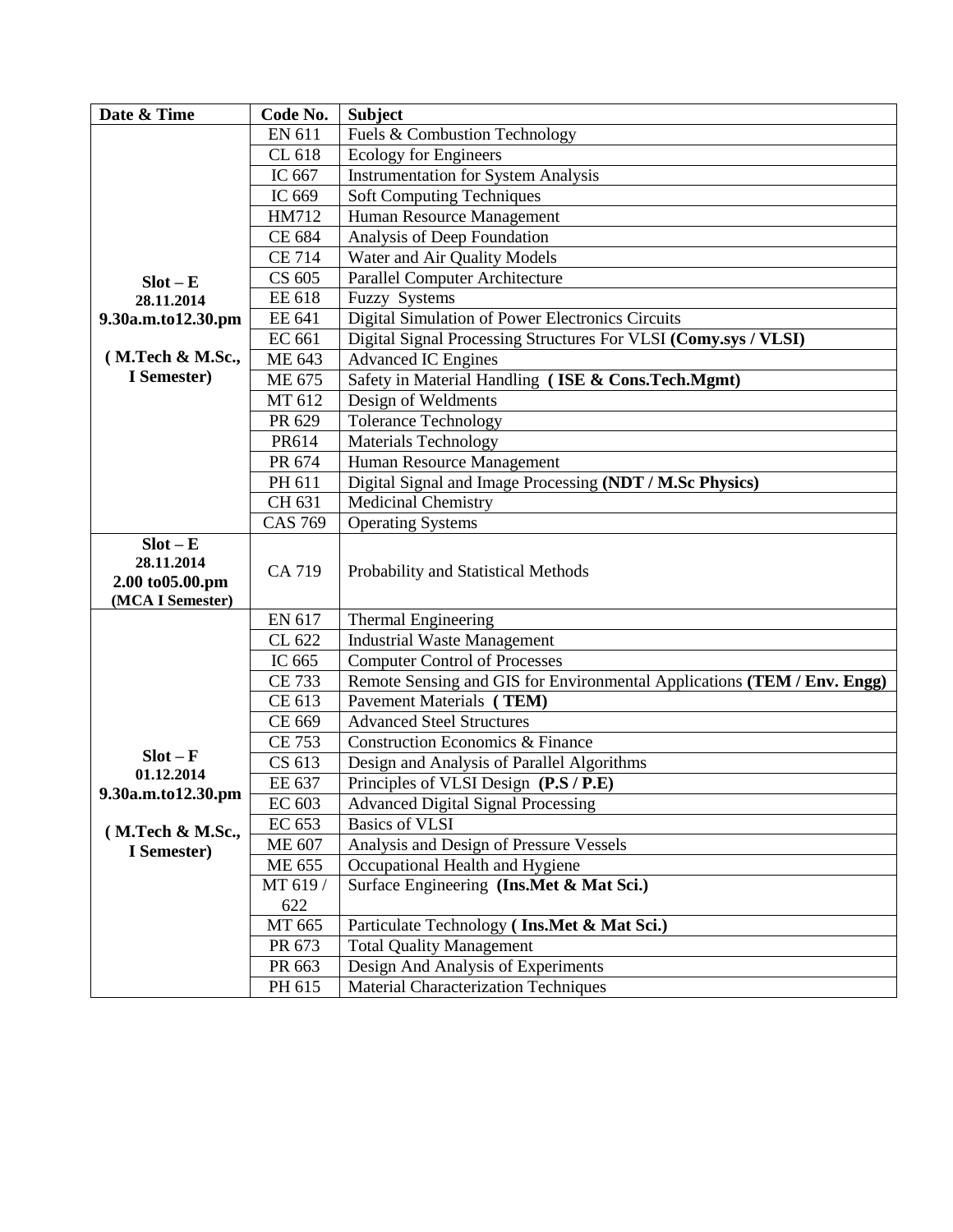| Date & Time        | Code          | <b>Subject</b>                                                              |
|--------------------|---------------|-----------------------------------------------------------------------------|
|                    | No.           |                                                                             |
| $Slot - G$         | CE 614        | Ground Improvement Techniques (TEM / Envi.Engg)                             |
| 02.12.2014         | CE 661        | <b>Structural Dynamics</b>                                                  |
| 9.30a.m.to12.30.pm | <b>CE 757</b> | <b>Construction Personnel Management</b>                                    |
|                    | EE 612        | Advanced Digital Signal Processing (P.S / P.E)                              |
| (M.Tech & M.Sc.,   | PR 624        | CNC Technology and Production Automation                                    |
| I Semester)        | PH 613        | Basics of Engineering Materials (NDT / M.Sc., Physics)                      |
|                    | MT 613        | Mechanical Behavior of Materials (W.E / Ins.Met & Met Sci.)                 |
| $Slot - H$         | EE 653        | <b>Industrial Control Electronics</b>                                       |
| 03.12.2014         | EE 603        | <b>Power System Stability</b>                                               |
| 9.30a.m.to12.30.pm | MT 621        | Testing, Inspection and Characterization (Weld. Engg / Mat.Sci / Ind. Mett) |
| (M.Tech            | PR 617        | <b>Metal Cutting Technology</b>                                             |
| I Semester)        |               |                                                                             |
| $Slot-I$           |               |                                                                             |
| 04.12.2014         |               |                                                                             |
| 9.30a.m.to12.30.pm | PR 619        |                                                                             |
|                    |               | Tribology                                                                   |
| (M.Tech            |               |                                                                             |
| I Semester)        |               |                                                                             |

**Associate Dean (Academic-PG)**

Cc:

All HODs, All Department Notice Boards, PG Hostel (Notice Boards) L.H Complex and file Copy submitted to the Director for kind information.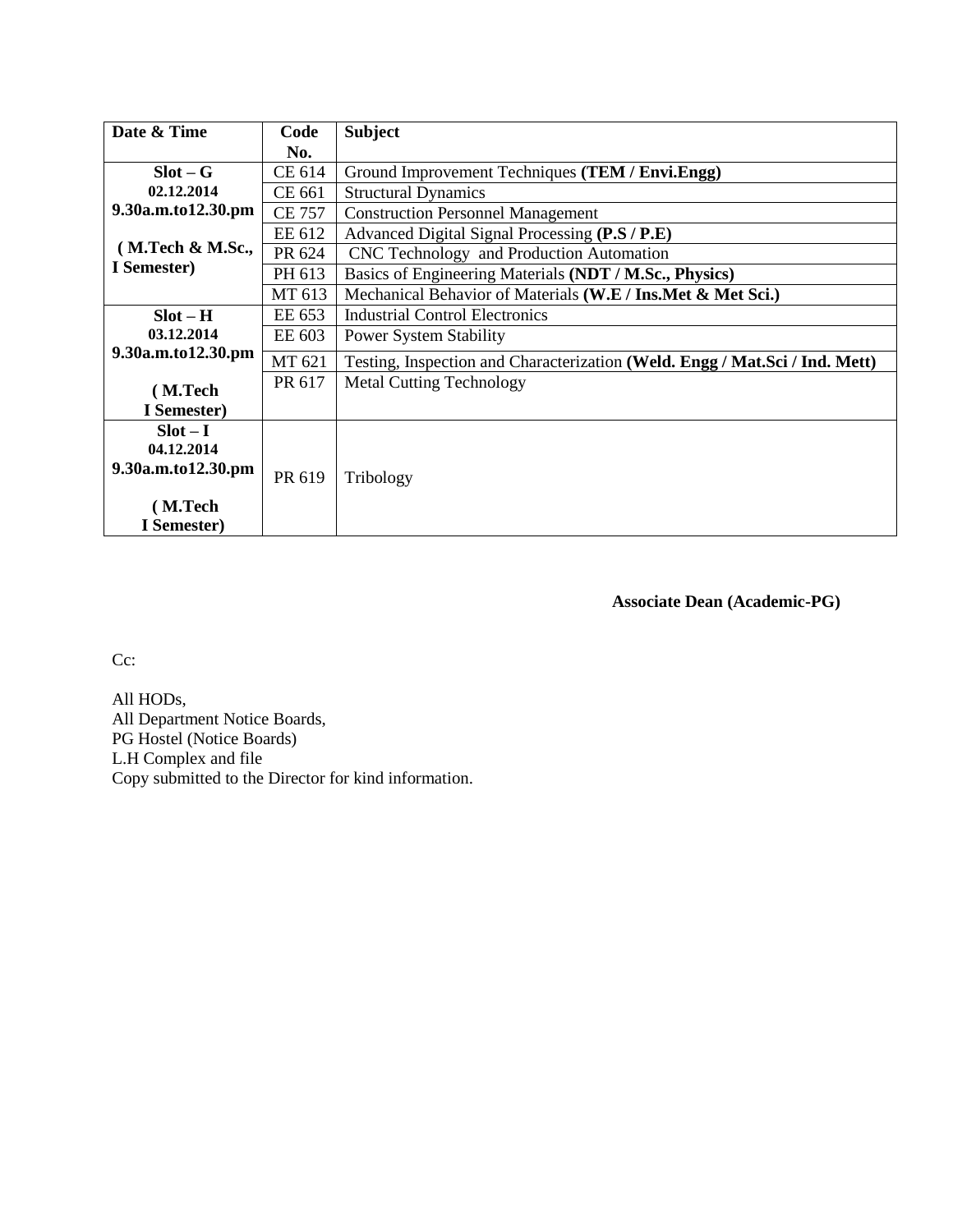### **NATIONAL INSTITUTE OF TECHNOLOGY: TIRUCHIRAPPALLI-620 015 OFFICE OF THE DEAN (Academic)**

# *Supplementary Exam Schedule for I Semester M.Sc. OR & CA*

VENUE: CA Department Dt: 05.11.2014

| Date & Time                          | Code No. | <b>Subject</b>              |
|--------------------------------------|----------|-----------------------------|
| 21.11.2014<br>9.30.a.m<br>to12.30.pm |          |                             |
| (M.Sc., OR<br>$\&CA)$<br>I Semester) | CA 769   | Programming in $C & C^{++}$ |

**Associate Dean (Academic-PG)**

Cc: HOD: Computer Applications Department Notice Boards